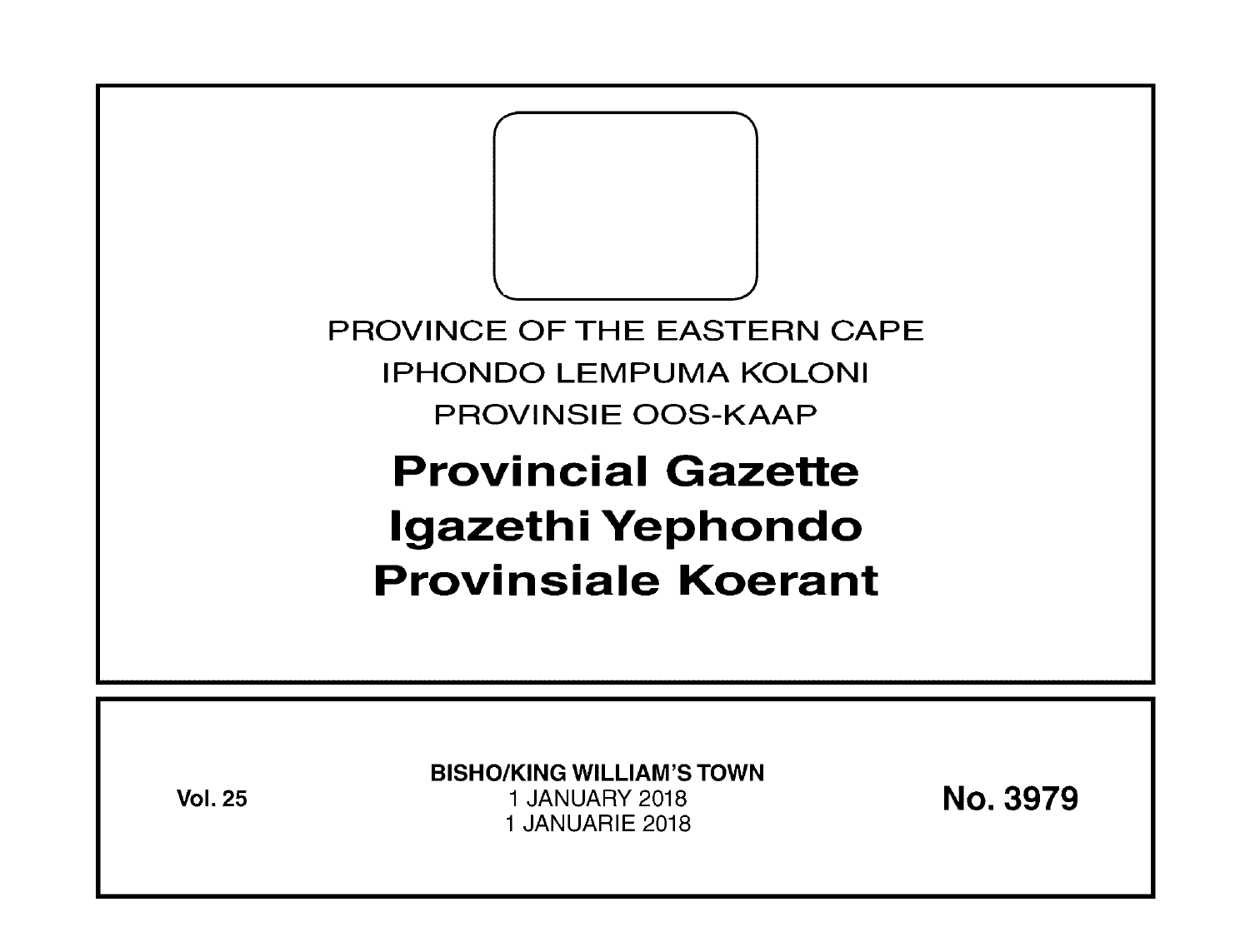## **CONTENTS**

|                                                                                                          | Gazette<br>No. | Page<br>$N_{\Omega}$ |
|----------------------------------------------------------------------------------------------------------|----------------|----------------------|
| <b>PROVINCIAL NOTICES • PROVINSIALE KENNISGEWINGS</b>                                                    |                |                      |
| Spatial Planning and Land Use Management Act (16/2013): Erf 164, Mangold Park, Port Elizabeth, Eastern   | 3979           |                      |
| Spatial Planning and Land Use Management Act (16/2013): Removal of Restrictive Title Deed Conditions for |                |                      |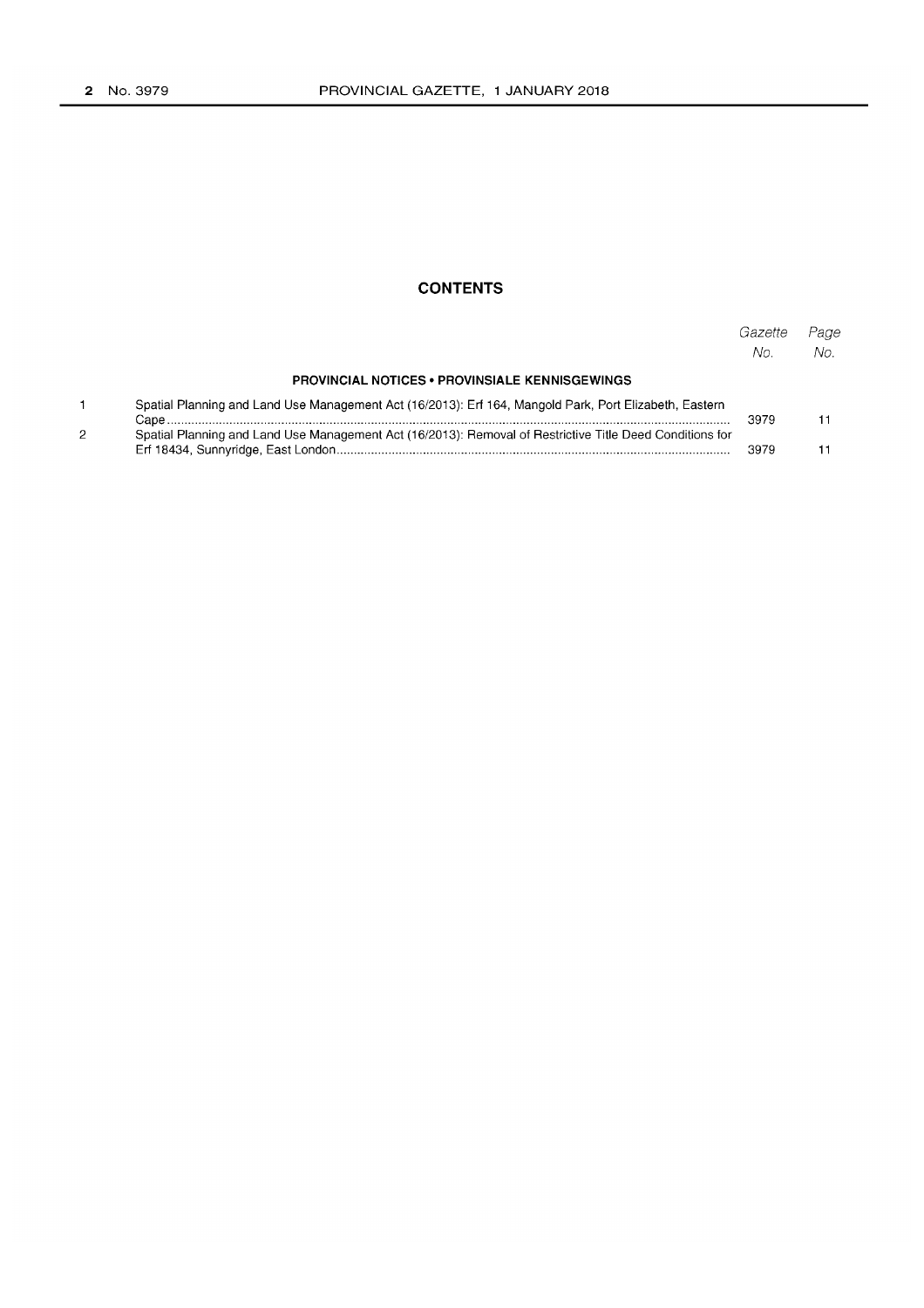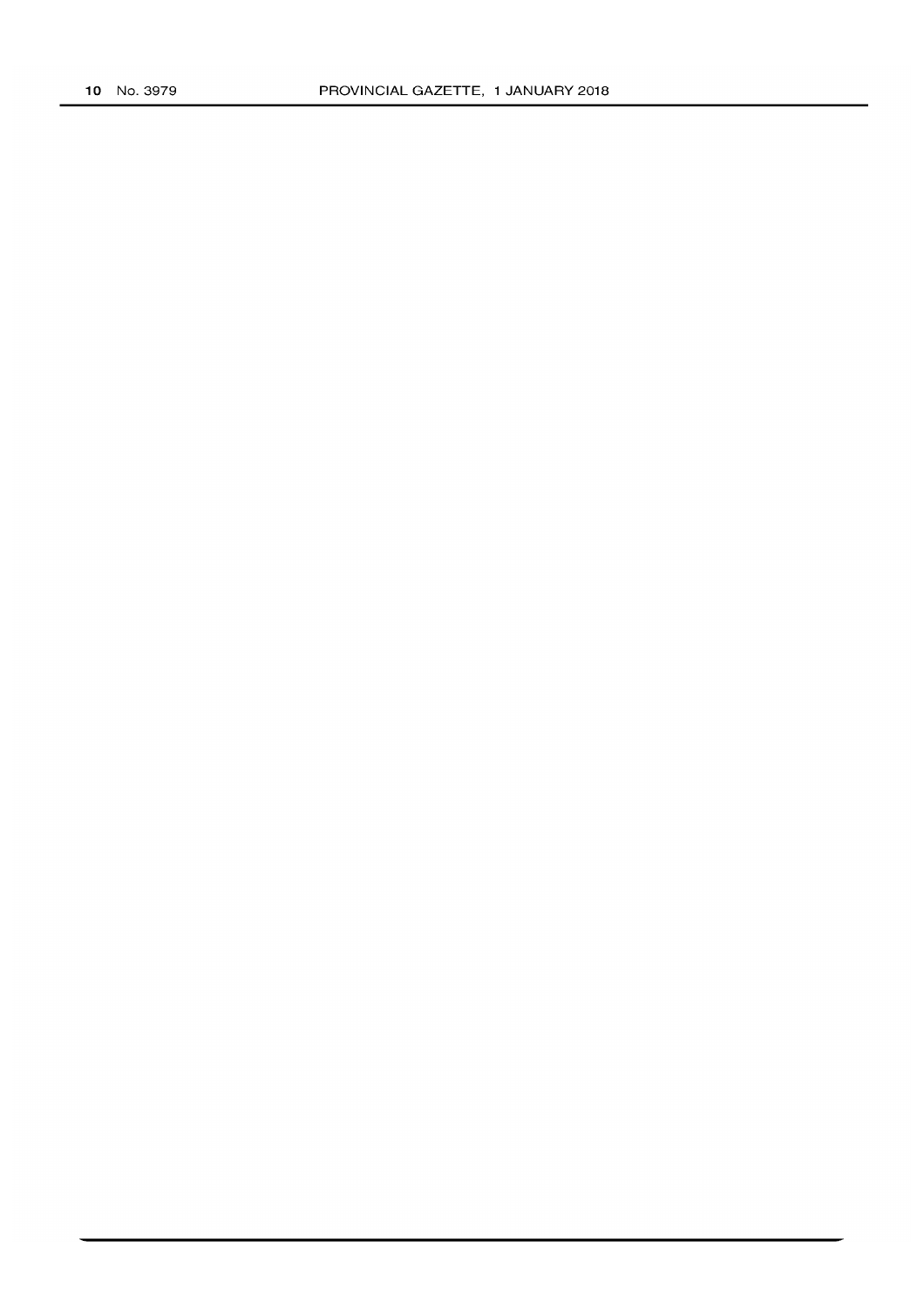# PROVINCIAL NOTICES • PROVINSIALE KENNISGEWINGS

#### PROVINCIAL NOTICE 1 OF 2018

## Nelson Mandela Bay Municipality (EASTERN CAPE)

#### Removal of Restrictions in terms of the Spatial Planning and Land Use Management Act, 2013 (Act 16 of 2013)

#### ERF 164, MANGOLD PARK, PORT ELIZABETH, EASTERN CAPE

Under Section 47 of the Spatial Planning and Land Use Management Act, 2013 (Act 16 of 2013) and upon instructions by the Local Authority, a notice is hereby given that conditions  $C6(a)$ , (b), (c) and (d) from Deed of Transfer No *T9633/2014* applicable to Erf 164, Mangold Park, are hereby removed.

#### PROVINCIAL NOTICE 2 OF 2018

# **REMOVAL OF RESTRICTIVE TITLE DEED CONDITIONS FOR ERF 18434 SUNNYRIDGE EAST LONDON**

In terms of Section 47(1) of the Spatial Planning and Land Use Management Act No.16 of 2013, read with Section 59 of the Buffalo City Metropolitan Municipal Spatial Planning and Land Use Management Bylaw of 2016, approval is hereby granted for the removal of restrictive title conditions 3(a) & (d) found in Deed of Transfer No. *T0578/2015,* pertaining to Erf 18434.

Please be advised that you will be required to place a notice of the approval in the Provincial Gazette and thereafter arrange for the endorsement of your Title Deed with the local Registrar of Deeds in King Williams Town to ensure that the conditions/ clauses are removed.

Please note that you can request a quote for the Provincial Gazette notice at www.gpwonline.co.za. Alternatively, you can contact the GPW contact centre on 012-7486200 or email info@egazette@gpw.gov.za.

Please provide Property Management Department / Land Administration with the following information within six months in order for your Removal of Restrictions application to be finalized:

- 1. Proof of Gazette notice.
- 2. Proof of lodgement with the Deeds office.